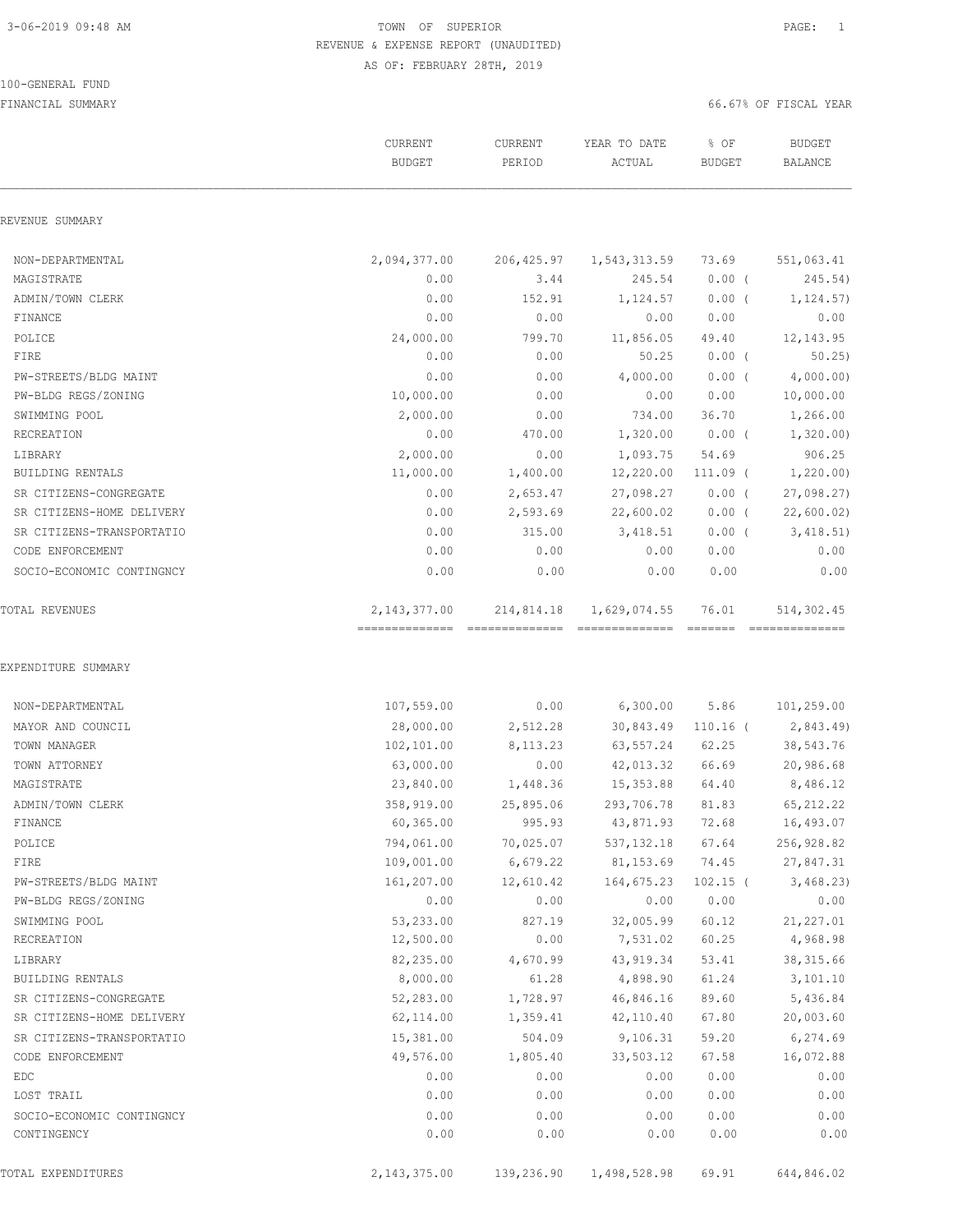| I<br>× |  |
|--------|--|
|--------|--|

# 3-06-2019 09:48 AM  $\overline{a}$  REVENUE & EXPENSE REPORT (UNAUDITED) AS OF: FEBRUARY 28TH, 2019

# 100-GENERAL FUND

|                                    | CURRENT<br>BUDGET | CURRENT<br>PERIOD | YEAR TO DATE<br>ACTUAL | % OF<br>BUDGET | BUDGET<br>BALANCE |
|------------------------------------|-------------------|-------------------|------------------------|----------------|-------------------|
|                                    |                   |                   |                        |                |                   |
| REVENUES OVER/(UNDER) EXPENDITURES | 2.00              | 75,577.28         | 130,545.57             |                | 130,543.57)       |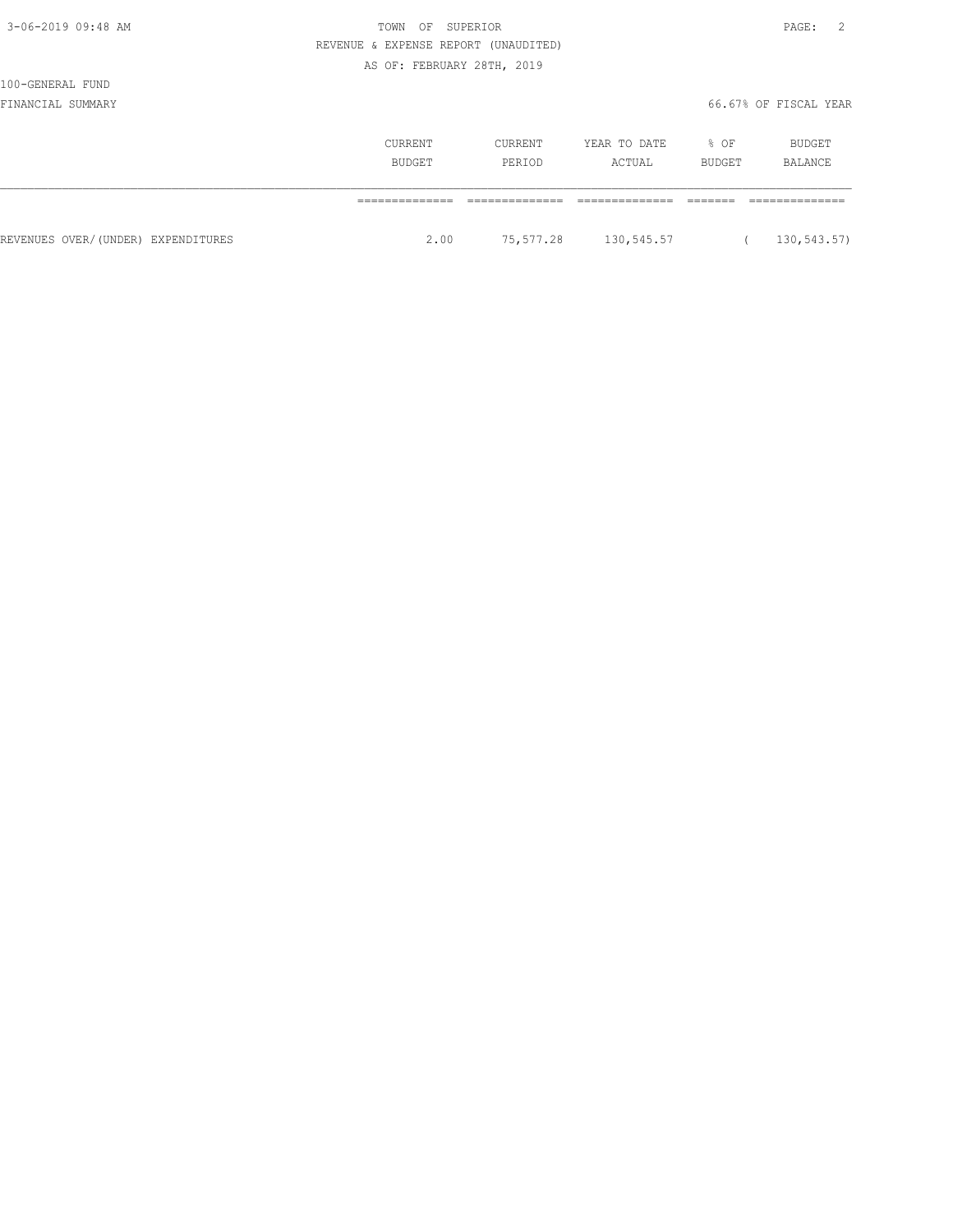|                                    | CURRENT<br><b>BUDGET</b>                     | CURRENT<br>PERIOD        | YEAR TO DATE<br>ACTUAL               | % OF<br>BUDGET | <b>BUDGET</b><br>BALANCE  |
|------------------------------------|----------------------------------------------|--------------------------|--------------------------------------|----------------|---------------------------|
| REVENUE SUMMARY                    |                                              |                          |                                      |                |                           |
| NON-DEPARTMENTAL                   | 4,000.00                                     | 300.00                   | 4,894.48 122.36 (                    |                | 894.48)                   |
| TOTAL REVENUES                     | 4,000.00<br>--------------                   | 300.00<br>-------------- | 4,894.48 122.36 (<br>--------------- |                | 894.48)<br>-------------- |
| EXPENDITURE SUMMARY                |                                              |                          |                                      |                |                           |
| NON-DEPARTMENTAL                   | 111,697.00                                   |                          | 933.22 107,691.87 96.41              |                | 4,005.13                  |
| TOTAL EXPENDITURES                 | 111,697.00                                   | 933.22 107,691.87 96.41  |                                      |                | 4,005.13                  |
| REVENUES OVER/(UNDER) EXPENDITURES | ==============<br>107,697.00)(<br>$\sqrt{2}$ |                          | $633.22$ ) ( $102,797.39$ ) (        |                | 4,899.61                  |
|                                    |                                              |                          |                                      |                |                           |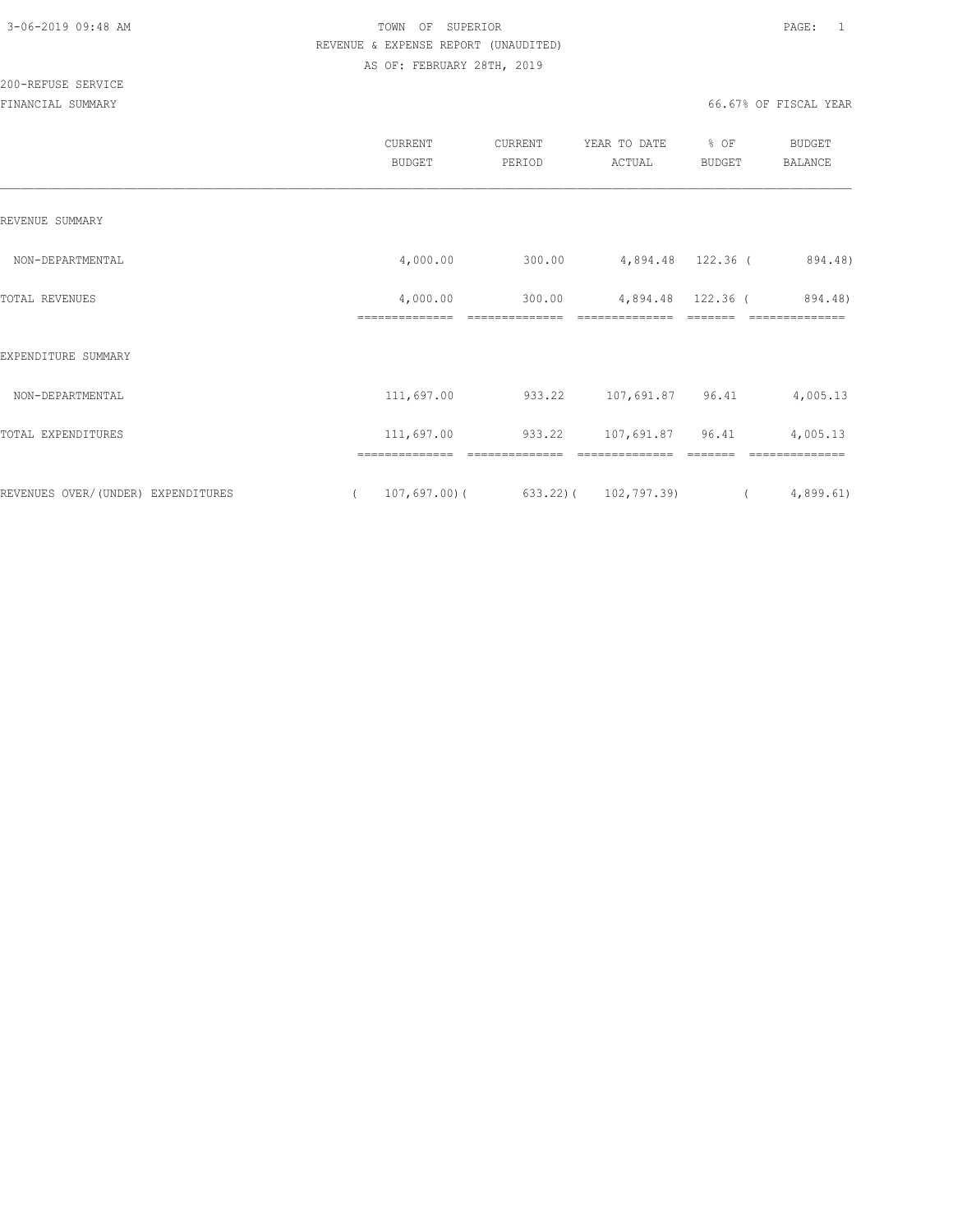#### 210-SEWER

|                                    | CURRENT<br><b>BUDGET</b>     | <b>CURRENT</b><br>PERIOD    | YEAR TO DATE<br>ACTUAL       | % OF<br><b>BUDGET</b> | BUDGET<br>BALANCE            |  |
|------------------------------------|------------------------------|-----------------------------|------------------------------|-----------------------|------------------------------|--|
| REVENUE SUMMARY                    |                              |                             |                              |                       |                              |  |
| NON-DEPARTMENTAL                   | 380,000.00                   | 34,207.25                   | 214,306.06                   | 56.40                 | 165,693.94                   |  |
| TOTAL REVENUES                     | 380,000.00<br>============== | 34,207.25<br>============== | 214,306.06<br>-------------- | 56.40                 | 165,693.94<br>============== |  |
| EXPENDITURE SUMMARY                |                              |                             |                              |                       |                              |  |
| NON-DEPARTMENTAL                   | 502,925.00                   | 9,528.15                    | 242,084.70 48.14             |                       | 260,840.30                   |  |
| TOTAL EXPENDITURES                 | 502,925.00                   | 9,528.15                    | 242,084.70                   | 48.14                 | 260,840.30                   |  |
|                                    |                              |                             |                              |                       |                              |  |
| REVENUES OVER/(UNDER) EXPENDITURES | 122, 925.00                  | 24,679.10 (27,778.64)       |                              |                       | 95, 146.36)<br>$\left($      |  |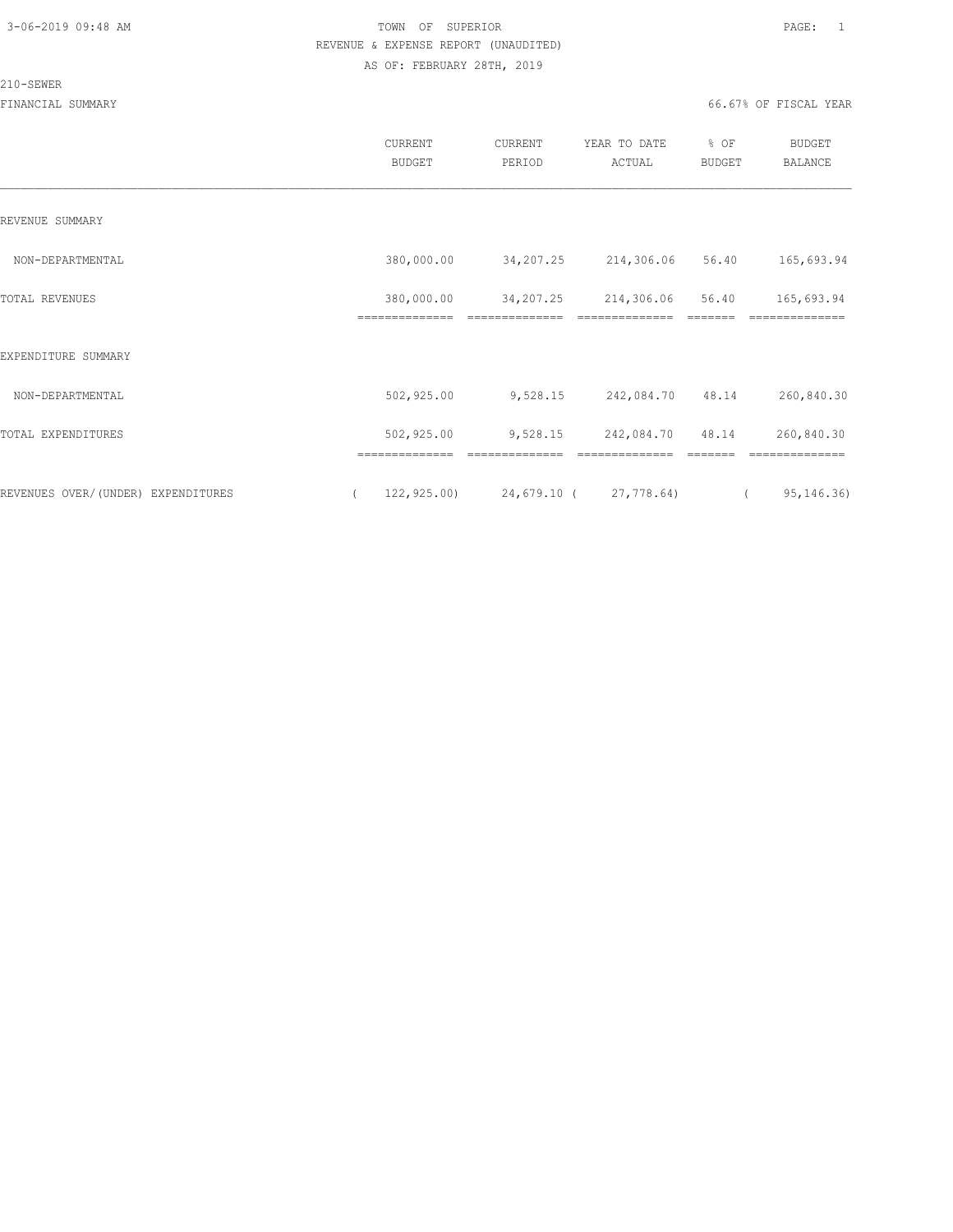#### 220-AMBULANCE

|                                    | CURRENT<br><b>BUDGET</b>     | CURRENT<br>PERIOD          | YEAR TO DATE<br>ACTUAL     | % OF<br>BUDGET | <b>BUDGET</b><br>BALANCE |
|------------------------------------|------------------------------|----------------------------|----------------------------|----------------|--------------------------|
| REVENUE SUMMARY                    |                              |                            |                            |                |                          |
| NON-DEPARTMENTAL                   | 648,627.00                   | 26,944.77 184,844.51 28.50 |                            |                | 463,782.49               |
| TOTAL REVENUES                     | 648,627.00<br>============== | 26,944.77 184,844.51 28.50 |                            |                | 463,782.49               |
| EXPENDITURE SUMMARY                |                              |                            |                            |                |                          |
| NON-DEPARTMENTAL                   | 423,158.00                   | 25,827.07 243,135.20 57.46 |                            |                | 180,022.80               |
| TOTAL EXPENDITURES                 | 423,158.00                   |                            | 25,827.07 243,135.20 57.46 |                | 180,022.80               |
|                                    | ==============               | ==============             | ==============             |                | ==============           |
| REVENUES OVER/(UNDER) EXPENDITURES | 225,469.00                   | $1,117.70$ (58,290.69)     |                            |                | 283,759.69               |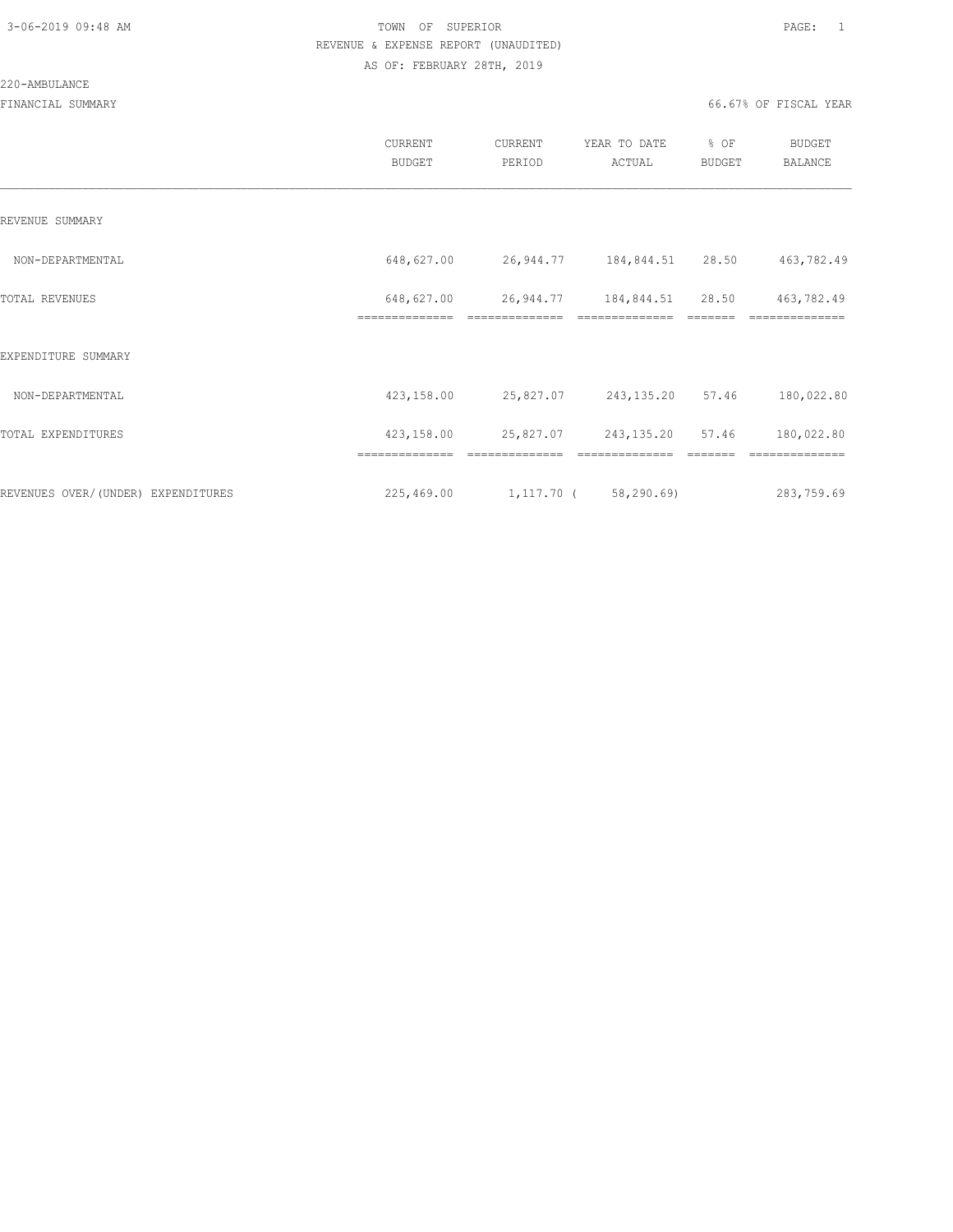#### 230-CEMETARY

|                                    | <b>CURRENT</b><br><b>BUDGET</b> | CURRENT<br>PERIOD | YEAR TO DATE<br>ACTUAL | % OF<br><b>BUDGET</b> | <b>BUDGET</b><br><b>BALANCE</b> |
|------------------------------------|---------------------------------|-------------------|------------------------|-----------------------|---------------------------------|
| REVENUE SUMMARY                    |                                 |                   |                        |                       |                                 |
| NON-DEPARTMENTAL                   | 25,000.00                       | 2,700.00          | 14,950.00 59.80        |                       | 10,050.00                       |
| TOTAL REVENUES                     | 25,000.00<br>--------------     | 2,700.00          | 14,950.00              | 59.80                 | 10,050.00                       |
| EXPENDITURE SUMMARY                |                                 |                   |                        |                       |                                 |
| NON-DEPARTMENTAL                   | 19,847.00                       | 759.63            | 7,408.05 37.33         |                       | 12,438.95                       |
| TOTAL EXPENDITURES                 | 19,847.00                       | 759.63            | 7,408.05               | 37.33                 | 12,438.95                       |
|                                    | ==============                  |                   |                        |                       |                                 |
| REVENUES OVER/(UNDER) EXPENDITURES | 5,153.00                        | 1,940.37          | 7,541.95               | $\left($              | 2,388.95                        |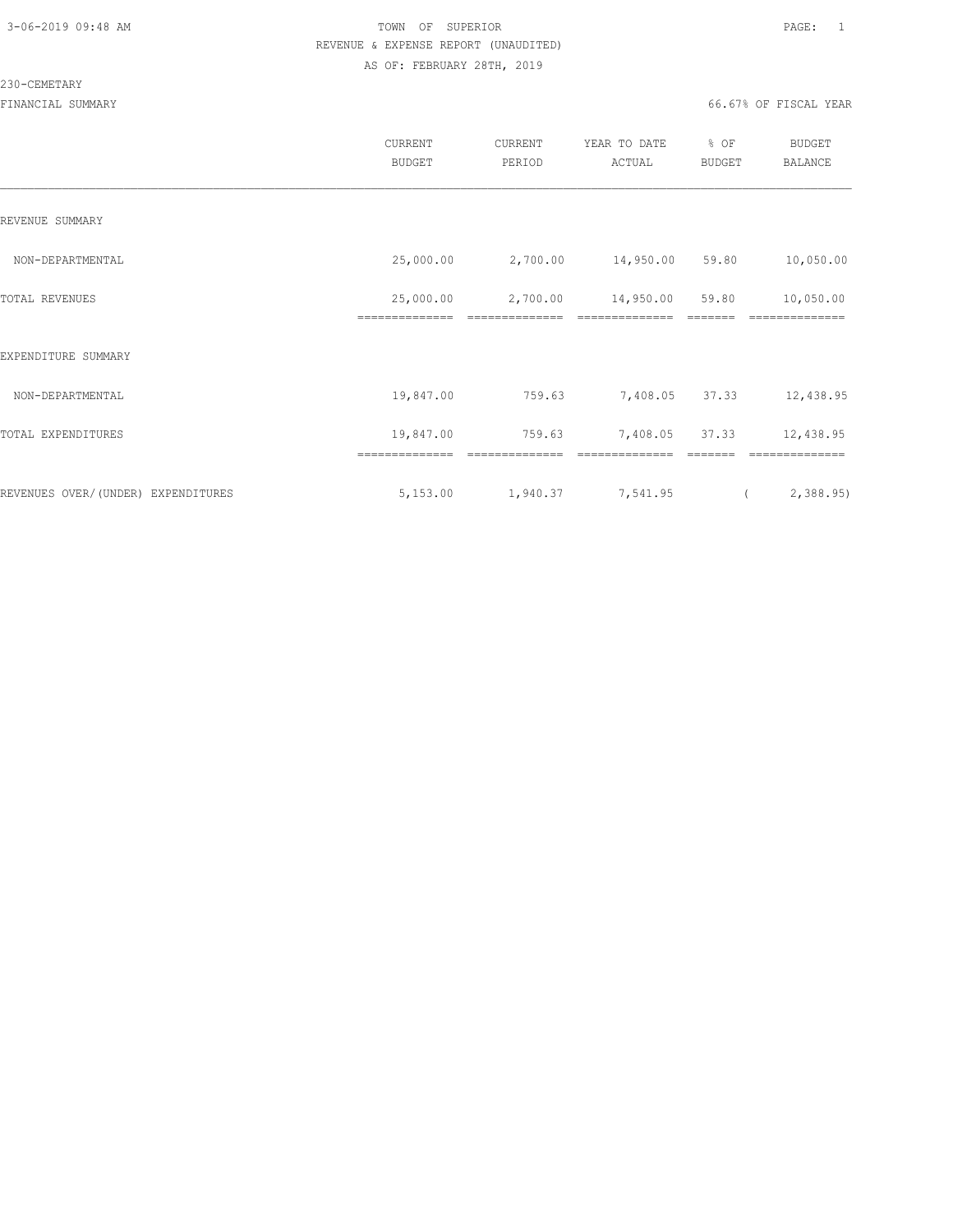# 300-HIGHWAY USERS REVENUE

|                                    | CURRENT<br><b>BUDGET</b>     | CURRENT<br>PERIOD           | YEAR TO DATE<br>ACTUAL        | % OF<br>BUDGET    | <b>BUDGET</b><br>BALANCE      |
|------------------------------------|------------------------------|-----------------------------|-------------------------------|-------------------|-------------------------------|
| REVENUE SUMMARY                    |                              |                             |                               |                   |                               |
| NON-DEPARTMENTAL                   | 468,178.00                   |                             | 20,527.06 162,352.11 34.68    |                   | 305,825.89                    |
| TOTAL REVENUES                     | 468,178.00<br>============== | 20,527.06<br>============== | 162,352.11<br>--------------- | 34.68<br>-------- | 305,825.89<br>--------------- |
| EXPENDITURE SUMMARY                |                              |                             |                               |                   |                               |
| NON-DEPARTMENTAL                   | 406,033.00                   | 8,836.52 207,276.04 51.05   |                               |                   | 198,756.96                    |
| TOTAL EXPENDITURES                 | 406,033.00                   | 8,836.52 207,276.04 51.05   |                               |                   | 198,756.96                    |
|                                    | ==============               | ==============              | ==============                |                   | ==============                |
| REVENUES OVER/(UNDER) EXPENDITURES | 62,145.00                    | 11,690.54 (44,923.93)       |                               |                   | 107,068.93                    |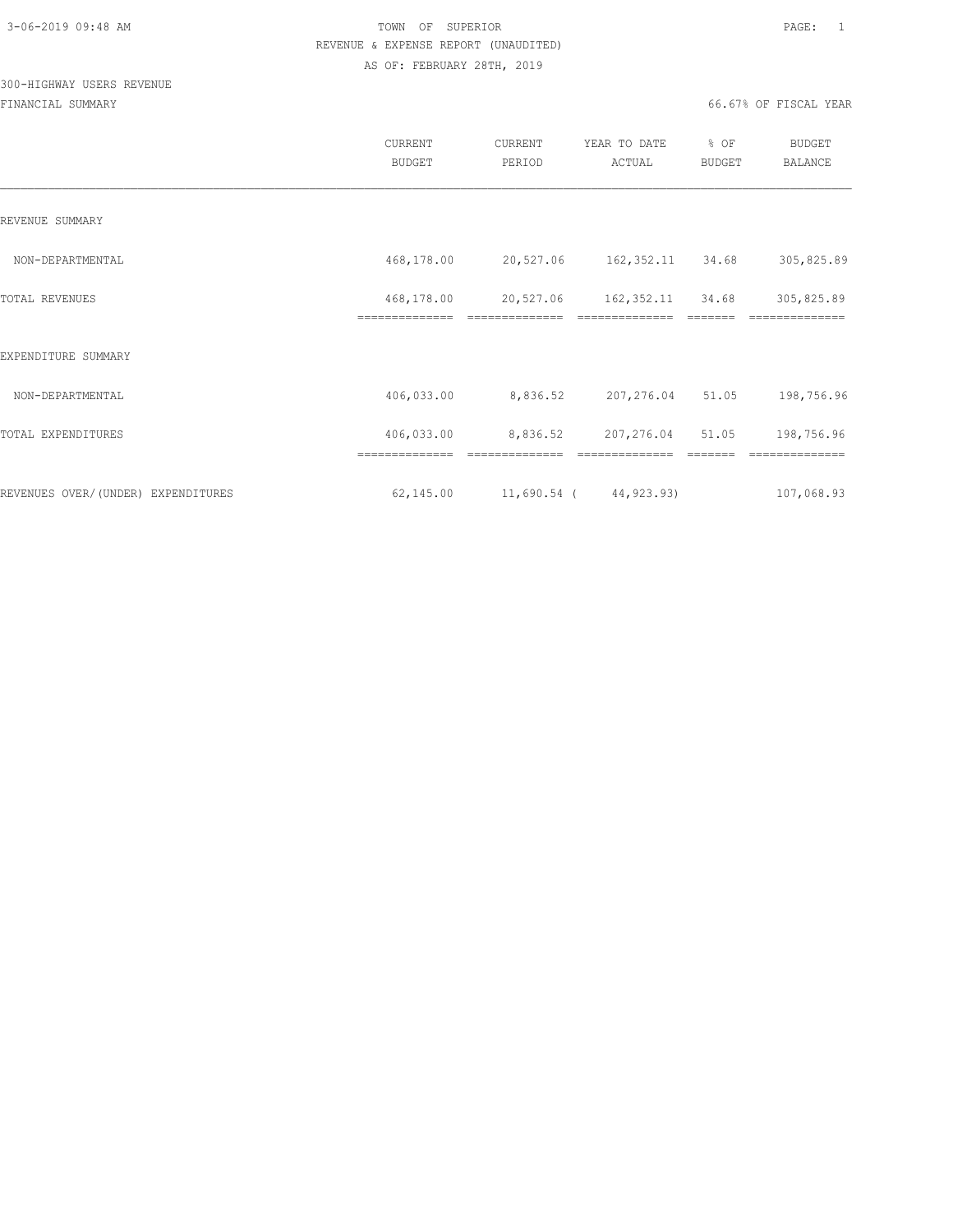### 310-EXCISE TAX

|                                    | CURRENT<br><b>BUDGET</b>                 | CURRENT<br>PERIOD | YEAR TO DATE<br>ACTUAL                 | % OF<br><b>BUDGET</b> | <b>BUDGET</b><br>BALANCE     |
|------------------------------------|------------------------------------------|-------------------|----------------------------------------|-----------------------|------------------------------|
| REVENUE SUMMARY                    |                                          |                   |                                        |                       |                              |
| NON-DEPARTMENTAL                   | 415,771.00                               | 12, 111.16        | 79,051.90 19.01                        |                       | 336,719.10                   |
| TOTAL REVENUES                     | 415,771.00<br>==============             | 12, 111.16        | 79,051.90                              | 19.01                 | 336,719.10                   |
| EXPENDITURE SUMMARY                |                                          |                   |                                        |                       |                              |
| NON-DEPARTMENTAL                   | 477,917.00                               | 6,293.00          | 82,990.28 17.36                        |                       | 394,926.72                   |
| TOTAL EXPENDITURES                 | 477,917.00                               | 6, 293.00         | 82,990.28                              | 17.36                 | 394,926.72                   |
| REVENUES OVER/(UNDER) EXPENDITURES | ==============<br>62, 146.00<br>$\left($ | ==============    | ==============<br>5,818.16 ( 3,938.38) | $\overline{a}$        | ==============<br>58,207.62) |
|                                    |                                          |                   |                                        |                       |                              |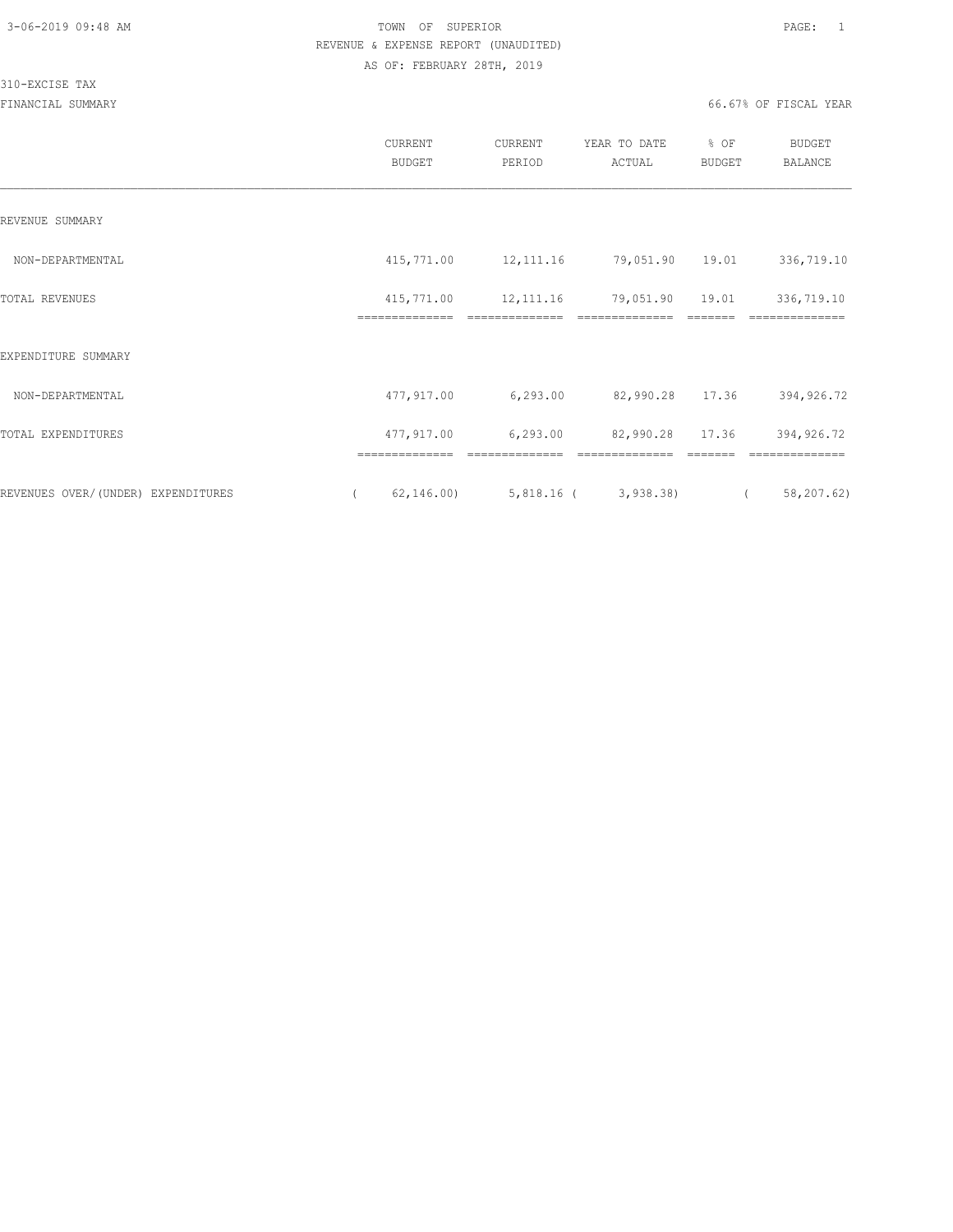# 320-LOCAL TRANS ASSISTANCE

|                                    | CURRENT<br><b>BUDGET</b> | CURRENT<br>PERIOD | YEAR TO DATE<br>ACTUAL | % OF<br>BUDGET | <b>BUDGET</b><br>BALANCE |
|------------------------------------|--------------------------|-------------------|------------------------|----------------|--------------------------|
| REVENUE SUMMARY                    |                          |                   |                        |                |                          |
| NON-DEPARTMENTAL                   | 0.00                     | 0.00              | 0.00                   | 0.00           | 0.00                     |
| TOTAL REVENUES                     | 0.00                     | 0.00              | 0.00                   | 0.00           | 0.00                     |
| EXPENDITURE SUMMARY                |                          |                   |                        |                |                          |
| NON-DEPARTMENTAL                   | 0.00                     | 0.00              | 0.00                   | 0.00           | 0.00                     |
| TOTAL EXPENDITURES                 | 0.00                     | 0.00              | 0.00                   | 0.00           | 0.00                     |
| REVENUES OVER/(UNDER) EXPENDITURES | 0.00                     | 0.00              | 0.00                   |                | 0.00                     |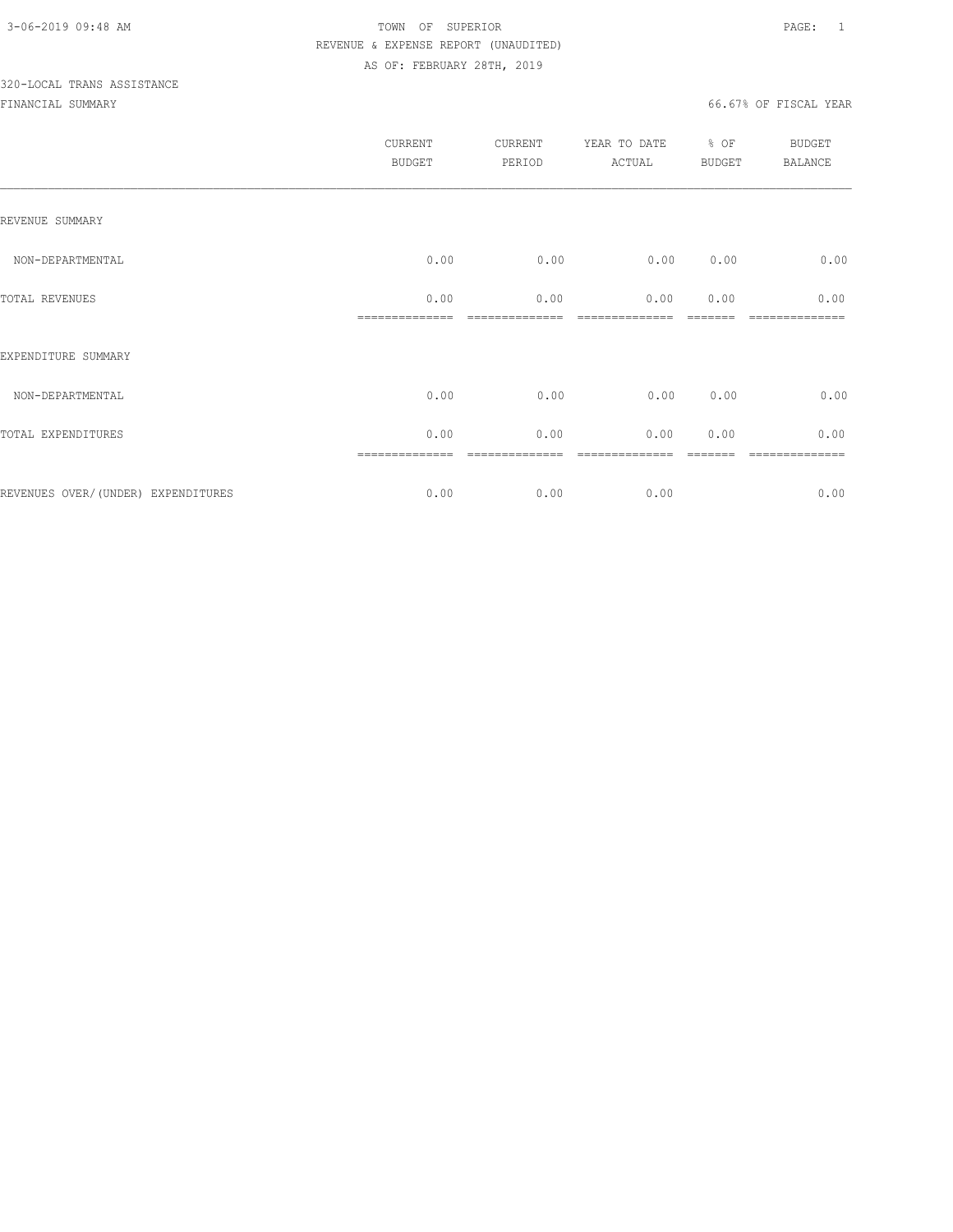#### 400-GADA BOND

|                                     | CURRENT<br><b>BUDGET</b> | CURRENT<br>PERIOD | YEAR TO DATE<br>ACTUAL | % OF<br><b>BUDGET</b> | <b>BUDGET</b><br><b>BALANCE</b> |
|-------------------------------------|--------------------------|-------------------|------------------------|-----------------------|---------------------------------|
| REVENUE SUMMARY                     |                          |                   |                        |                       |                                 |
| NON-DEPARTMENTAL                    | 0.00                     | 0.00              | 0.00                   | 0.00                  | 0.00                            |
| TOTAL REVENUES                      | 0.00                     | 0.00              | 0.00                   | 0.00                  | 0.00                            |
| EXPENDITURE SUMMARY                 |                          |                   |                        |                       |                                 |
| NON-DEPARTMENTAL                    | 0.00                     | 0.00              | 0.00                   | 0.00                  | 0.00                            |
| TOTAL EXPENDITURES                  | 0.00                     | 0.00              | 0.00                   | 0.00                  | 0.00                            |
|                                     |                          |                   |                        |                       | ========                        |
| REVENUES OVER/ (UNDER) EXPENDITURES | 0.00                     | 0.00              | 0.00                   |                       | 0.00                            |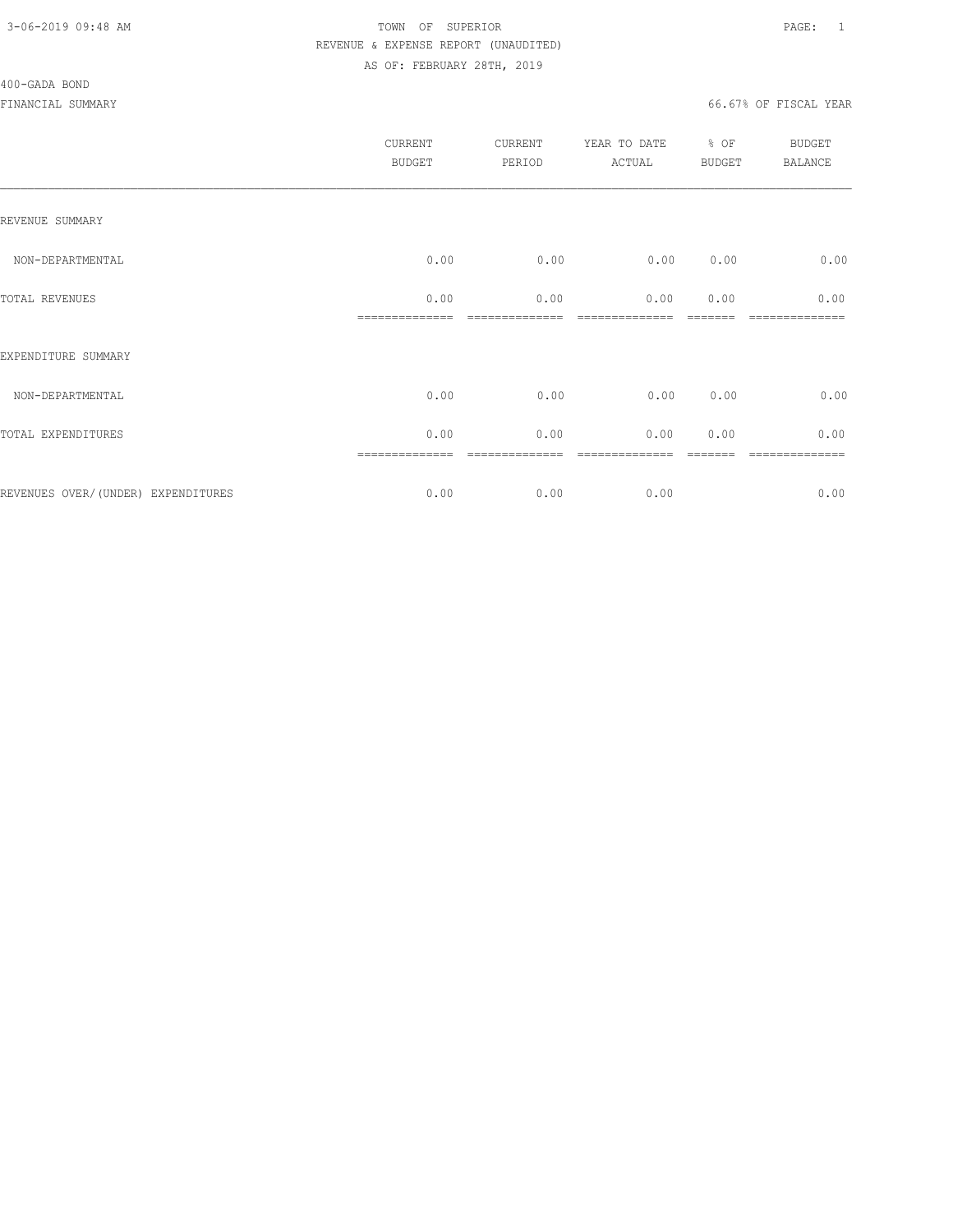#### 410-MPC BOND

|                                    | CURRENT<br><b>BUDGET</b> | CURRENT<br>PERIOD | YEAR TO DATE<br>ACTUAL | % OF<br>BUDGET | BUDGET<br><b>BALANCE</b> |
|------------------------------------|--------------------------|-------------------|------------------------|----------------|--------------------------|
| REVENUE SUMMARY                    |                          |                   |                        |                |                          |
| NON-DEPARTMENTAL                   | 0.00                     | 0.00              | 0.00                   | 0.00           | 0.00                     |
| TOTAL REVENUES                     | 0.00                     | 0.00              | 0.00                   | 0.00           | 0.00                     |
| EXPENDITURE SUMMARY                |                          |                   |                        |                |                          |
| NON-DEPARTMENTAL                   | 0.00                     | 0.00              | 0.00                   | 0.00           | 0.00                     |
| TOTAL EXPENDITURES                 | 0.00                     | 0.00              | 0.00                   | 0.00           | 0.00                     |
| REVENUES OVER/(UNDER) EXPENDITURES | ==============<br>0.00   | ========<br>0.00  | 0.00                   |                | --------<br>0.00         |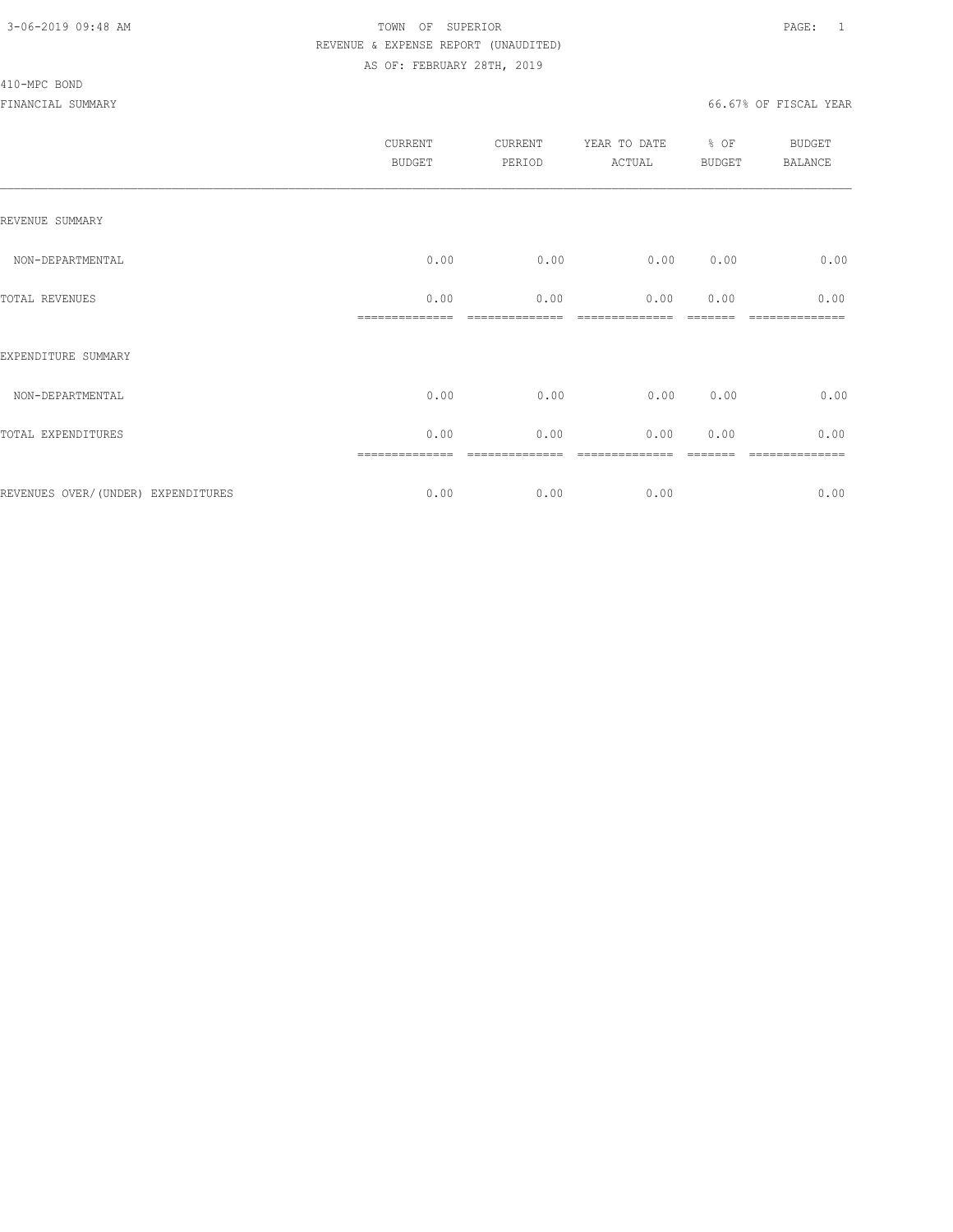### 500-GRANTS

|                           | CURRENT<br><b>BUDGET</b> | CURRENT<br>PERIOD | YEAR TO DATE<br>ACTUAL | % OF<br><b>BUDGET</b> | <b>BUDGET</b><br><b>BALANCE</b> |
|---------------------------|--------------------------|-------------------|------------------------|-----------------------|---------------------------------|
| REVENUE SUMMARY           |                          |                   |                        |                       |                                 |
| NON-DEPARTMENTAL          | 2,488,440.00             | 0.00              | 0.00                   | 0.00                  | 2,488,440.00                    |
| POLICE GRANTS             | 0.00                     | 0.00              | 0.00                   | 0.00                  | 0.00                            |
| FIRE GRANTS               | 0.00                     | 0.00              | 3,700.00               | $0.00$ (              | 3,700.00)                       |
| RECREATION GRANTS         | 7,500.00                 | 0.00              | 43,871.00              | 584.95 (              | 36, 371.00                      |
| CDBG 153-09 MAGMA CLUB    | 0.00                     | 0.00              | 0.00                   | 0.00                  | 0.00                            |
| DEPT OF COMM-STIMULUS     | 0.00                     | 0.00              | 0.00                   | 0.00                  | 0.00                            |
| PINAL COUNTY-STIMULUS     | 0.00                     | 0.00              | 0.00                   | 0.00                  | 0.00                            |
| AZ DEPT OF HOMELAND SRTY  | 0.00                     | 0.00              | 0.00                   | 0.00                  | 0.00                            |
| GOHS GRANT                | 0.00                     | 0.00              | 0.00                   | 0.00                  | 0.00                            |
| ENERGY EFFICIENCY GRANT   | 0.00                     | 0.00              | 0.00                   | 0.00                  | 0.00                            |
| TTAC GRANT                | 0.00                     | 0.00              | 0.00                   | 0.00                  | 0.00                            |
| CDBG 2011 WWTP            | 0.00                     | 0.00              | 0.00                   | 0.00                  | 0.00                            |
| PSSP GRANT                | 0.00                     | 0.00              | 0.00                   | 0.00                  | 0.00                            |
| RESOLUTION COPPER GIVING  | 0.00                     | 0.00              | 0.00                   | 0.00                  | 0.00                            |
| MISC                      | 0.00                     | 0.00              | 0.00                   | 0.00                  | 0.00                            |
| AIRPORT GRANTS            | 0.00                     | 0.00              | 16,670.85              | $0.00$ (              | 16,670.85                       |
| FIRE TRUCK RESTORATION    | 0.00                     | 0.00              | 2,501.00               | $0.00$ (              | 2,501.00                        |
| 4TH OF JULY               | 0.00                     | 0.00              | 0.00                   | 0.00                  | 0.00                            |
| FIREHOUSE SUBS CONTRIBUTI | 0.00                     | 0.00              | 0.00                   | 0.00                  | 0.00                            |
| ECONOMIC DEVELOPMENT      | 0.00                     | 0.00              | 0.00                   | 0.00                  | 0.00                            |
| CONTINGENCY               | 0.00                     | 0.00              | 0.00                   | 0.00                  | 0.00                            |
| TOTAL REVENUES            | 2,495,940.00             | 0.00              | 66,742.85              | 2.67                  | 2,429,197.15                    |
| EXPENDITURE SUMMARY       |                          |                   |                        |                       |                                 |
| NON-DEPARTMENTAL          | 2,488,440.00             | 0.00              | 0.00                   | 0.00                  | 2,488,440.00                    |
| POLICE GRANTS             | 0.00                     | 0.00              | 0.00                   | 0.00                  | 0.00                            |
| FIRE GRANTS               | 0.00                     | 0.00              | 0.00                   | 0.00                  | 0.00                            |
| RECREATION GRANTS         | 7,500.00                 | 0.00              | 44,521.00              | $593.61$ (            | 37,021.00                       |
| CDBG 153-09 MAGMA CLUB    | 0.00                     | 0.00              | 0.00                   | 0.00                  | 0.00                            |
| DEPT OF COMM-STIMULUS     | 0.00                     | 0.00              | 0.00                   | 0.00                  | 0.00                            |
| PINAL COUNTY-STIMULUS     | 0.00                     | 0.00              | 0.00                   | 0.00                  | 0.00                            |
| AZ DEPT OF HOMELAND SRTY  | 0.00                     | 0.00              | 0.00                   | 0.00                  | 0.00                            |
| GOHS GRANT                | 0.00                     | 0.00              | 0.00                   | 0.00                  | 0.00                            |
| ENERGY EFFICIENCY GRANT   | 0.00                     | 0.00              | 0.00                   | 0.00                  | 0.00                            |
| TTAC GRANT                | 0.00                     | 0.00              | 0.00                   | 0.00                  | 0.00                            |
| CDBG 2011 WWTP            | 0.00                     | 0.00              | 0.00                   | 0.00                  | 0.00                            |
| PSSP GRANT                | 0.00                     | 0.00              | 0.00                   | 0.00                  | 0.00                            |
| RESOLUTION COPPER GIVING  | 0.00                     | 450.35            | 4,816.34               | $0.00$ (              | 4,816.34)                       |
| MISC                      | 0.00                     | 0.00              | 0.00                   | 0.00                  | 0.00                            |
| AIRPORT GRANTS            | 0.00                     | 0.00              | 21,866.79              | $0.00$ (              | 21,866.79)                      |
| FIRE TRUCK RESTORATION    | 0.00                     | 0.00              | 0.00                   | 0.00                  | 0.00                            |
| 4TH OF JULY               | 0.00                     | 0.00              | 0.00                   | 0.00                  | 0.00                            |
| FIREHOUSE SUBS CONTRIBUTI | 0.00                     | 0.00              | 0.00                   | 0.00                  | 0.00                            |
| ECONOMIC DEVELOPMENT      | 0.00                     | 0.00              | 15, 194. 20            | 0.00(                 | 15, 194.20                      |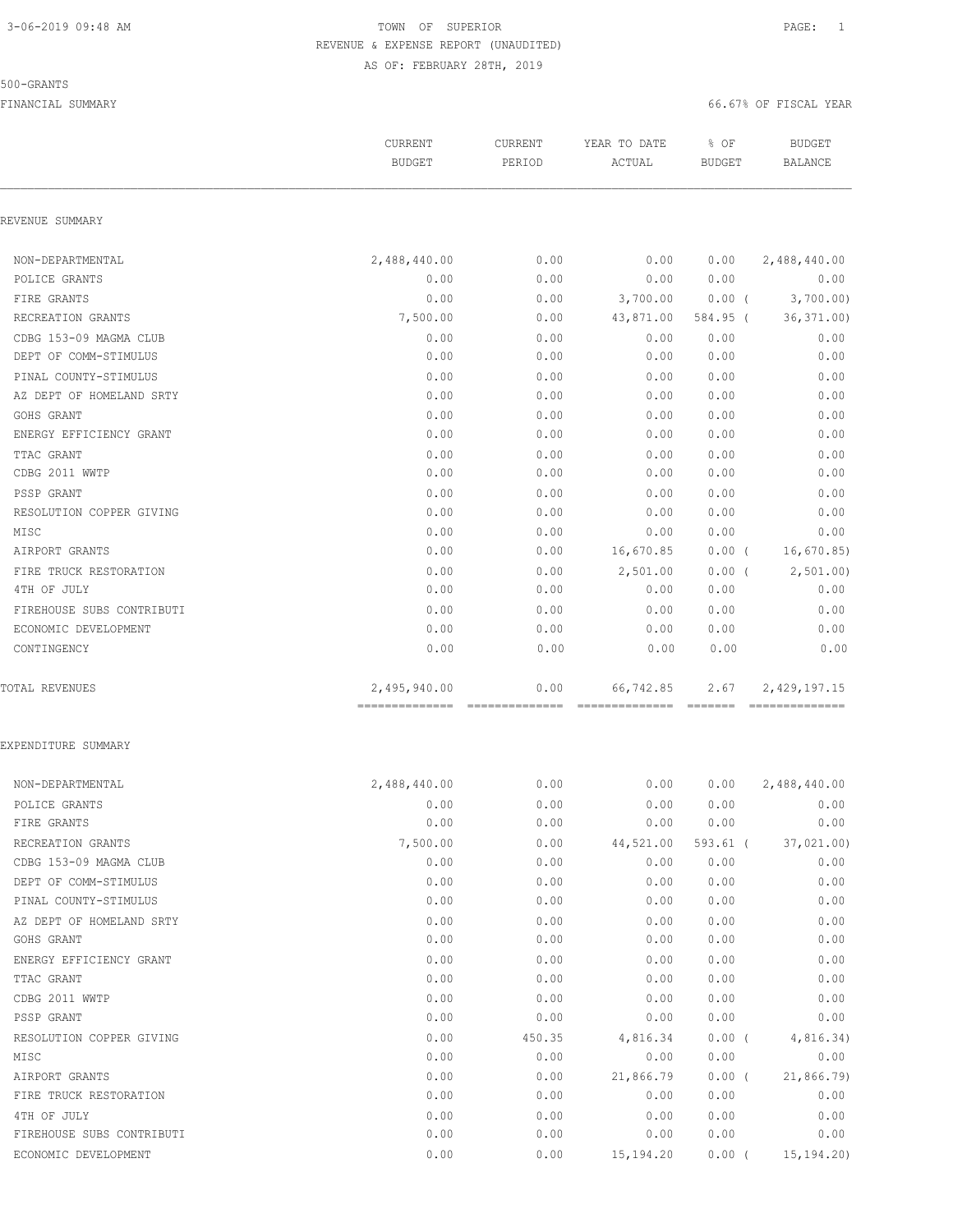500-GRANTS

|                                    | CURRENT<br><b>BUDGET</b> | <b>CURRENT</b><br>PERIOD | YEAR TO DATE<br>ACTUAL | % OF<br><b>BUDGET</b> | <b>BUDGET</b><br>BALANCE |
|------------------------------------|--------------------------|--------------------------|------------------------|-----------------------|--------------------------|
| CONTINGENCY                        | 0.00                     | 0.00                     | 0.00                   | 0.00                  | 0.00                     |
| TOTAL EXPENDITURES                 | 2,495,940.00             | 450.35                   | 86,398.33              | 3.46                  | 2,409,541.67             |
| REVENUES OVER/(UNDER) EXPENDITURES | 0.00(                    | $450.35$ ) (             | 19,655.48              |                       | 19,655.48                |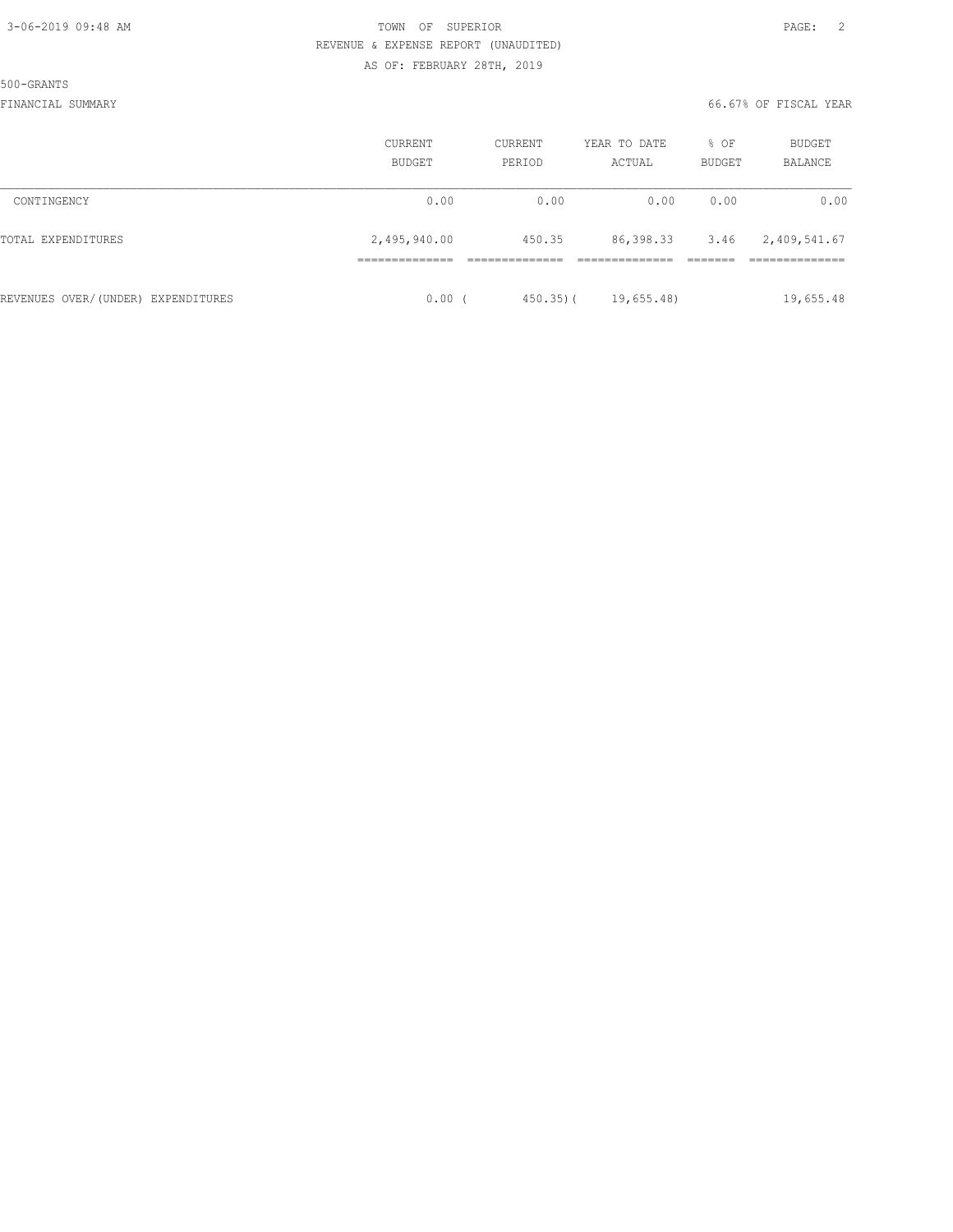|                                    | <b>CURRENT</b><br><b>BUDGET</b> | <b>CURRENT</b><br>PERIOD         | YEAR TO DATE<br>ACTUAL | % OF<br><b>BUDGET</b> | <b>BUDGET</b><br><b>BALANCE</b> |
|------------------------------------|---------------------------------|----------------------------------|------------------------|-----------------------|---------------------------------|
| REVENUE SUMMARY                    |                                 |                                  |                        |                       |                                 |
| NON-DEPARTMENTAL                   | 0.00                            | 0.00                             | 0.00                   | 0.00                  | 0.00                            |
| RC EMERGENCY SERV-FIRE             | 0.00                            | 0.00                             | 64,477.78              | $0.00$ (              | 64,477.78)                      |
| RC EMERGENCY SERV-POLICE           | 200,000.00                      | 0.00                             | 35,500.00              | 17.75                 | 164,500.00                      |
| <b>TOTAL REVENUES</b>              | 200,000.00<br>---------------   | 0.00                             | 99,977.78              | 49.99                 | 100,022.22                      |
| EXPENDITURE SUMMARY                |                                 |                                  |                        |                       |                                 |
| RC EMERGENCY SERV-FIRE             | 164,500.00                      |                                  | 17, 113.83 160, 336.47 | 97.47                 | 4, 163.53                       |
| RC EMERGENCY SERV-POLICE           | 35,500.00                       | 2,306.21                         | 29,838.23              | 84.05                 | 5,661.77                        |
| TOTAL EXPENDITURES                 | 200,000.00<br>==============    | 19,420.04                        | 190,174.70             | 95.09                 | 9,825.30                        |
| REVENUES OVER/(UNDER) EXPENDITURES |                                 | $0.00$ ( 19,420.04) ( 90,196.92) |                        |                       | 90,196.92                       |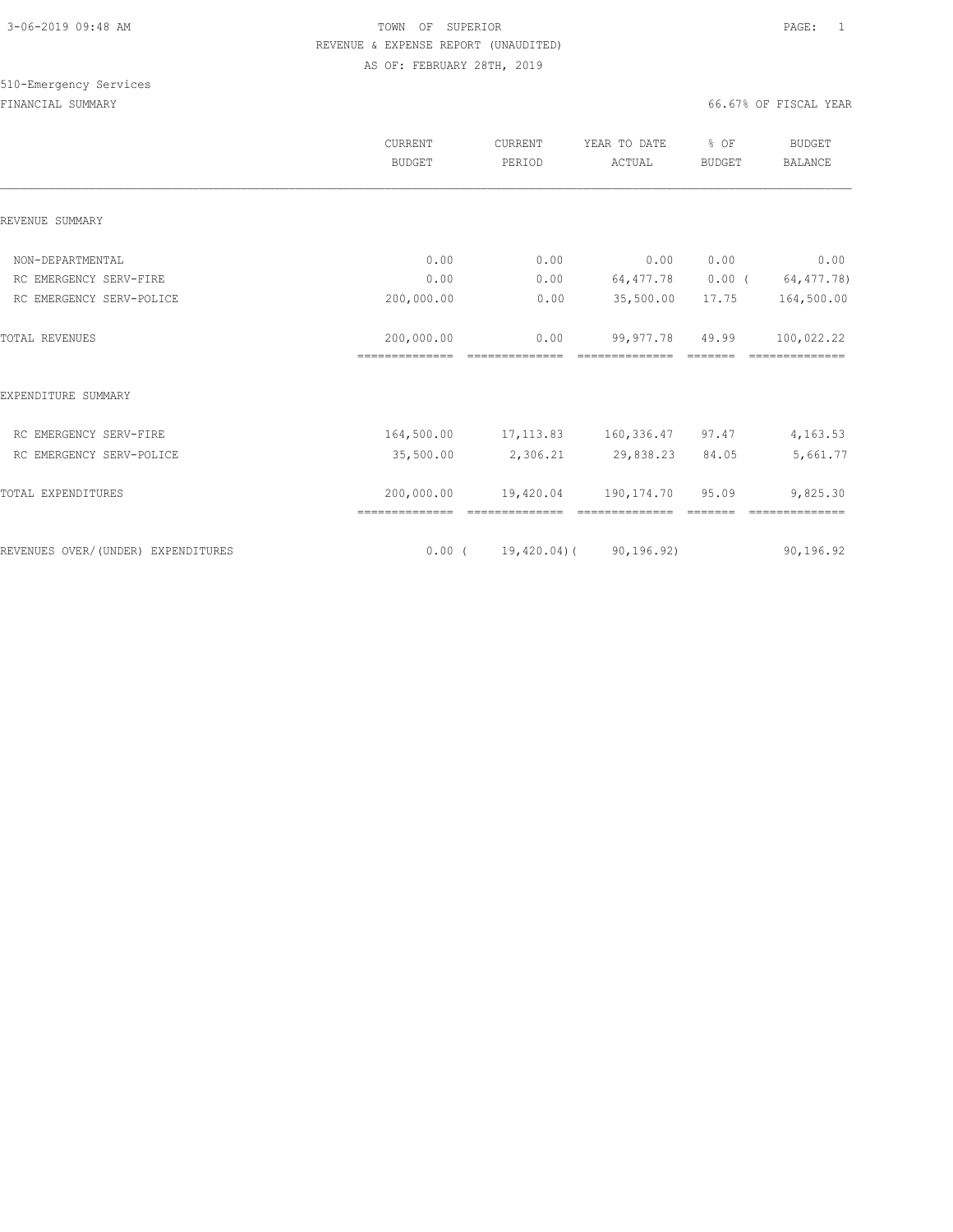|                                    | <b>CURRENT</b><br><b>BUDGET</b> | CURRENT<br>PERIOD | YEAR TO DATE<br>ACTUAL | % OF<br>BUDGET | BUDGET<br><b>BALANCE</b> |
|------------------------------------|---------------------------------|-------------------|------------------------|----------------|--------------------------|
| REVENUE SUMMARY                    |                                 |                   |                        |                |                          |
| NON-DEPARTMENTAL                   | 0.00                            | 0.00              | 0.00                   | 0.00           | 0.00                     |
| TOTAL REVENUES                     | 0.00                            | 0.00              | 0.00                   | 0.00           | 0.00                     |
| EXPENDITURE SUMMARY                |                                 |                   |                        |                |                          |
| NON-DEPARTMENTAL                   | 0.00                            | 0.00              | 0.00                   | 0.00           | 0.00                     |
| TOTAL EXPENDITURES                 | 0.00                            | 0.00              | 0.00                   | 0.00           | 0.00                     |
| REVENUES OVER/(UNDER) EXPENDITURES | 0.00                            | 0.00              | 0.00                   |                | =======<br>0.00          |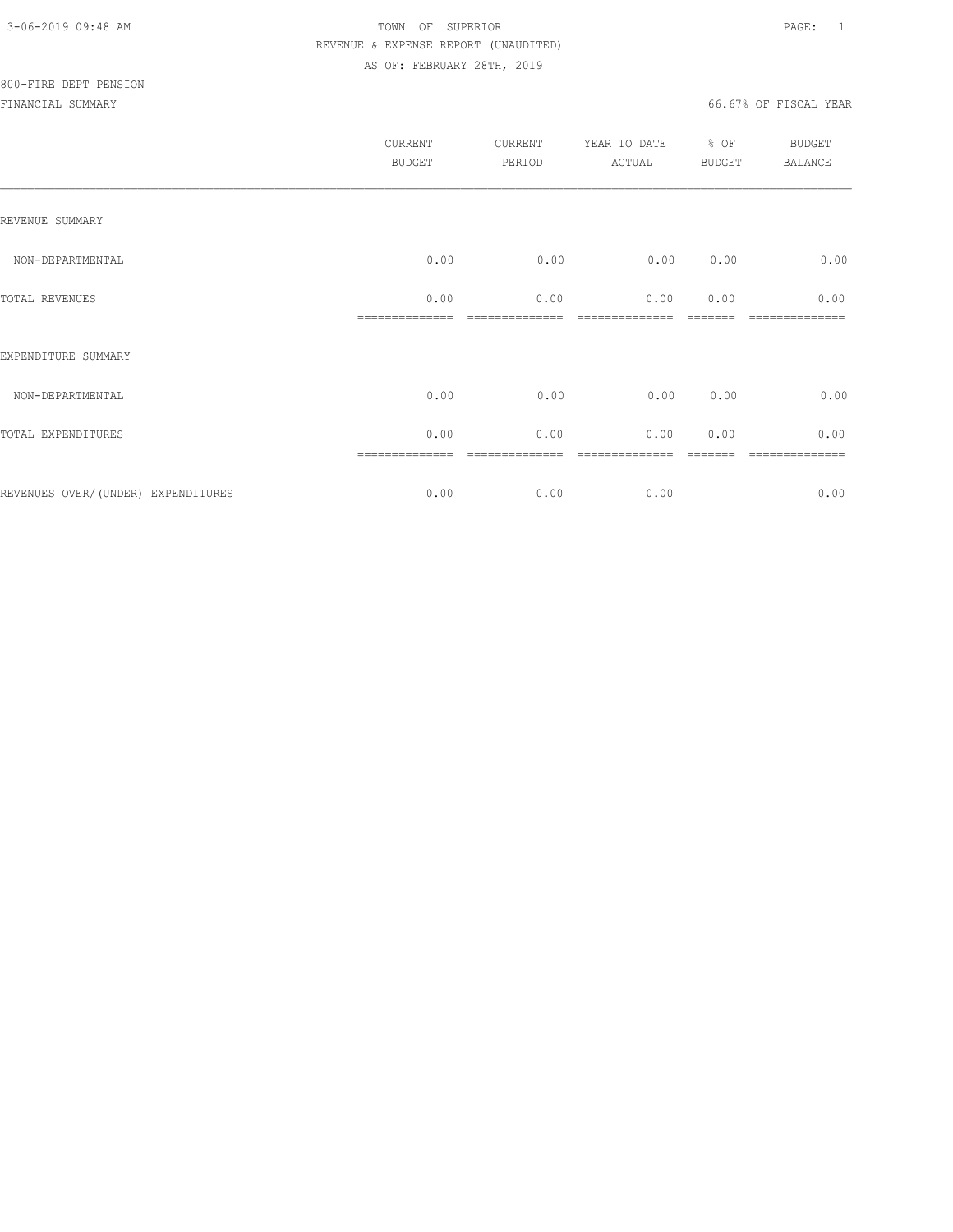#### 810-LGIP

|                                     | CURRENT<br><b>BUDGET</b> | CURRENT<br>PERIOD | YEAR TO DATE % OF<br>ACTUAL | BUDGET | <b>BUDGET</b><br>BALANCE |
|-------------------------------------|--------------------------|-------------------|-----------------------------|--------|--------------------------|
| REVENUE SUMMARY                     |                          |                   |                             |        |                          |
| NON-DEPARTMENTAL                    | 0.00                     | 0.00              | 0.00                        | 0.00   | 0.00                     |
| TOTAL REVENUES                      | 0.00                     | 0.00              | 0.00                        | 0.00   | 0.00                     |
| EXPENDITURE SUMMARY                 |                          |                   |                             |        |                          |
| NON-DEPARTMENTAL                    | 0.00                     | 0.00              | 0.00                        | 0.00   | 0.00                     |
| TOTAL EXPENDITURES                  | 0.00                     | 0.00              | 0.00                        | 0.00   | 0.00                     |
| REVENUES OVER/ (UNDER) EXPENDITURES | 0.00                     | 0.00              | 0.00                        |        | 0.00                     |
|                                     |                          |                   |                             |        |                          |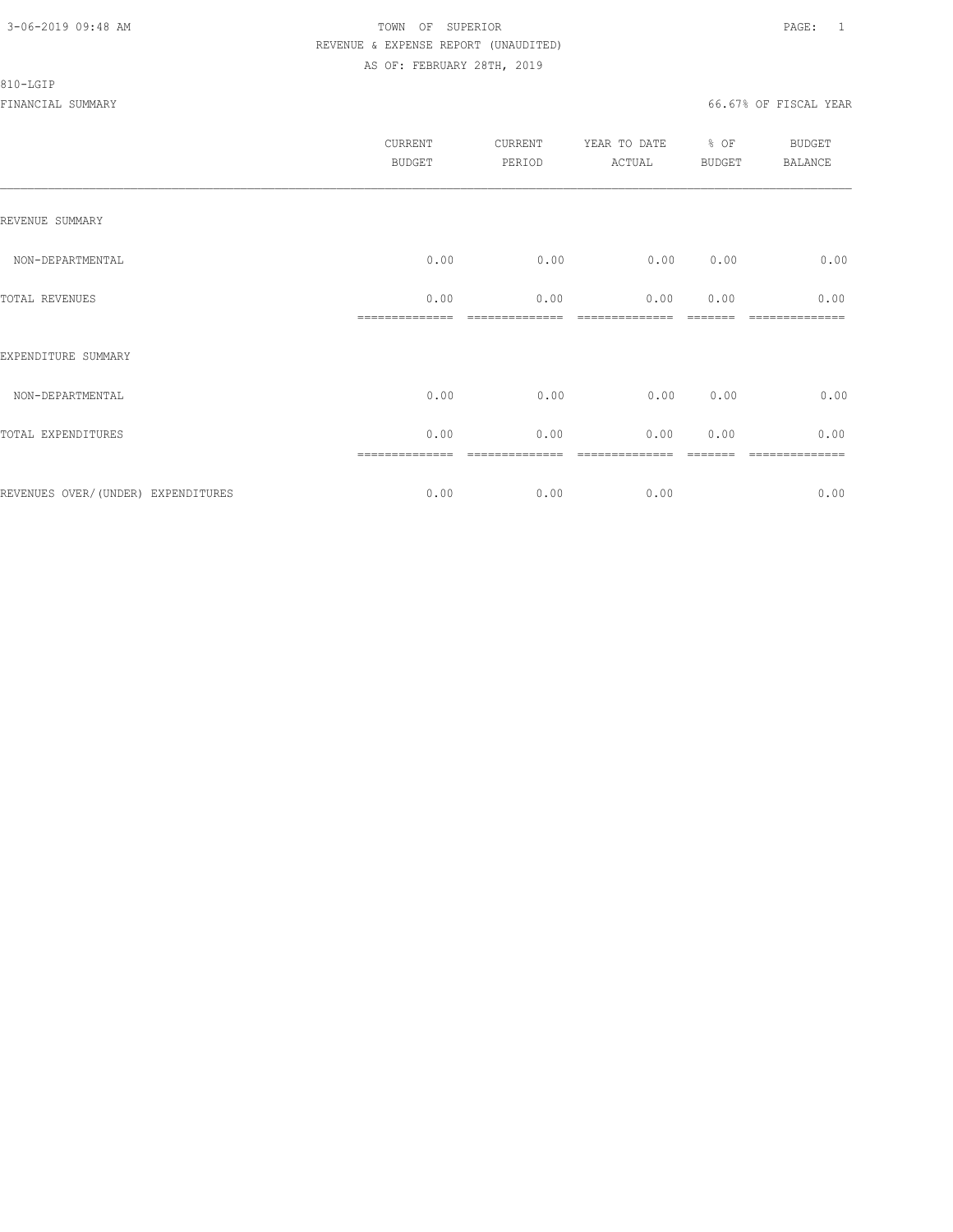### 820-EXPLORERS

|                                    | CURRENT<br><b>BUDGET</b> | CURRENT<br>PERIOD | YEAR TO DATE<br>ACTUAL | % OF<br>BUDGET | <b>BUDGET</b><br><b>BALANCE</b> |
|------------------------------------|--------------------------|-------------------|------------------------|----------------|---------------------------------|
| REVENUE SUMMARY                    |                          |                   |                        |                |                                 |
| NON-DEPARTMENTAL                   | 0.00                     | 0.00              | 0.00                   | 0.00           | 0.00                            |
| TOTAL REVENUES                     | 0.00                     | 0.00              | 0.00                   | 0.00           | 0.00                            |
| EXPENDITURE SUMMARY                |                          |                   |                        |                |                                 |
| NON-DEPARTMENTAL                   | 0.00                     | 0.00              | 0.00                   | 0.00           | 0.00                            |
| TOTAL EXPENDITURES                 | 0.00                     | 0.00              | 0.00                   | 0.00           | 0.00                            |
| REVENUES OVER/(UNDER) EXPENDITURES | ==============<br>0.00   | ========<br>0.00  | 0.00                   |                | .=======<br>0.00                |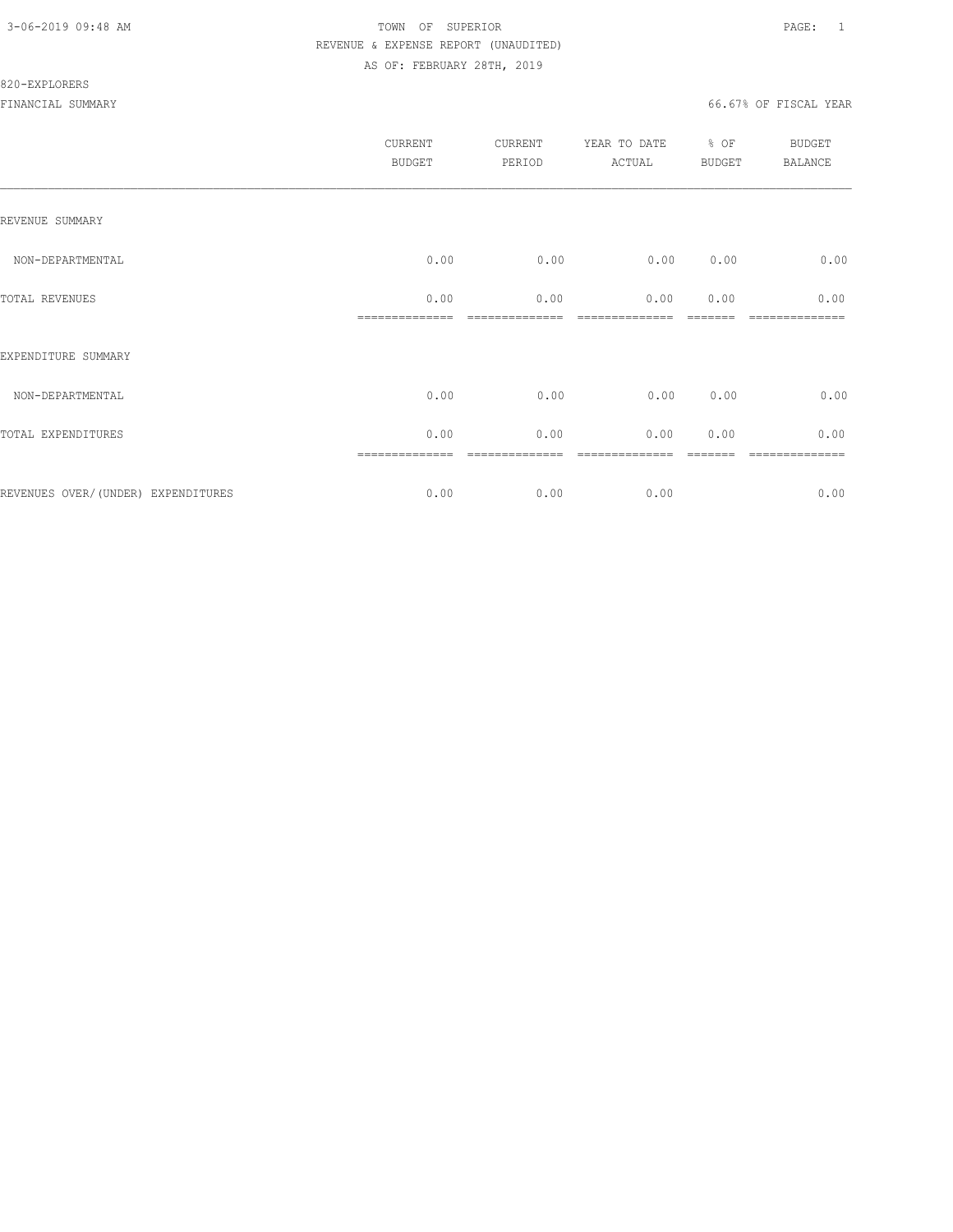# 830-TOYS FOR TOTS

|                                    | CURRENT<br><b>BUDGET</b> | CURRENT<br>PERIOD | YEAR TO DATE<br>ACTUAL | % OF<br><b>BUDGET</b> | <b>BUDGET</b><br>BALANCE       |
|------------------------------------|--------------------------|-------------------|------------------------|-----------------------|--------------------------------|
| REVENUE SUMMARY                    |                          |                   |                        |                       |                                |
| NON-DEPARTMENTAL                   | 0.00                     | 0.00              |                        |                       | $4,389.13$ 0.00 ( $4,389.13$ ) |
| TOTAL REVENUES                     | 0.00                     | 0.00              | 4,389.13               | $0.00$ (              | 4,389.13                       |
| EXPENDITURE SUMMARY                |                          |                   |                        |                       |                                |
| NON-DEPARTMENTAL                   | 0.00                     | 0.00              |                        |                       | $2,900.00$ 0.00 ( 2,900.00)    |
| TOTAL EXPENDITURES                 | 0.00                     | 0.00              | 2,900.00               | $0.00$ (              | 2,900.00)                      |
| REVENUES OVER/(UNDER) EXPENDITURES | ==============<br>0.00   | ========<br>0.00  | 1,489.13               |                       | --------------<br>(1, 489.13)  |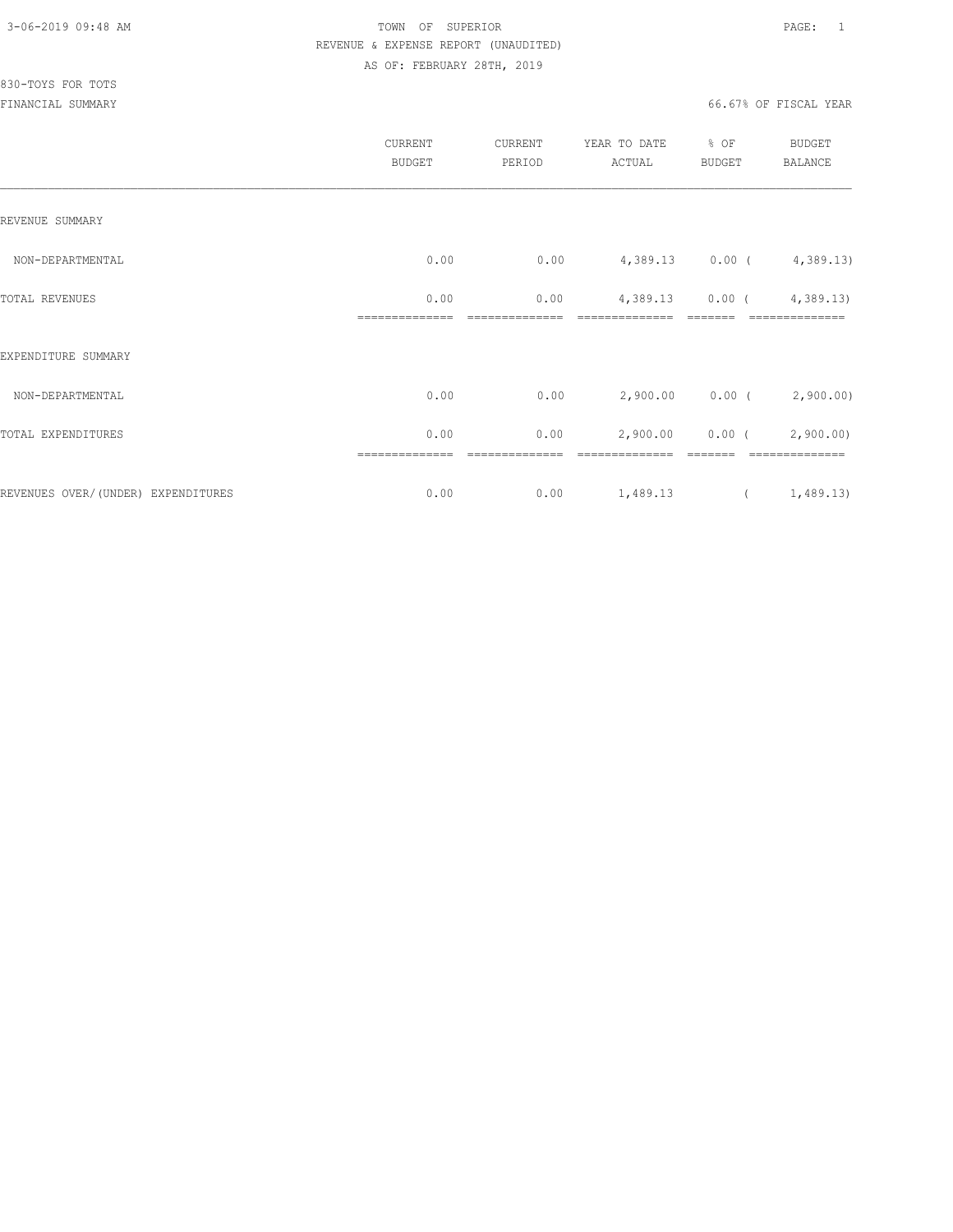|                                     | CURRENT<br><b>BUDGET</b> | CURRENT<br>PERIOD | YEAR TO DATE<br>ACTUAL | % OF<br>BUDGET | BUDGET<br><b>BALANCE</b> |
|-------------------------------------|--------------------------|-------------------|------------------------|----------------|--------------------------|
| REVENUE SUMMARY                     |                          |                   |                        |                |                          |
| TOTAL REVENUES                      | 0.00                     | 0.00              | 0.00                   | 0.00           | 0.00                     |
| EXPENDITURE SUMMARY                 |                          |                   |                        |                |                          |
| NON-DEPARTMENTAL                    | 0.00                     | 0.00              | 0.00                   | 0.00           | 0.00                     |
| TOTAL EXPENDITURES                  | 0.00                     | 0.00              | 0.00                   | 0.00           | 0.00                     |
| REVENUES OVER/ (UNDER) EXPENDITURES | 0.00                     | 0.00              | 0.00                   |                | 0.00                     |